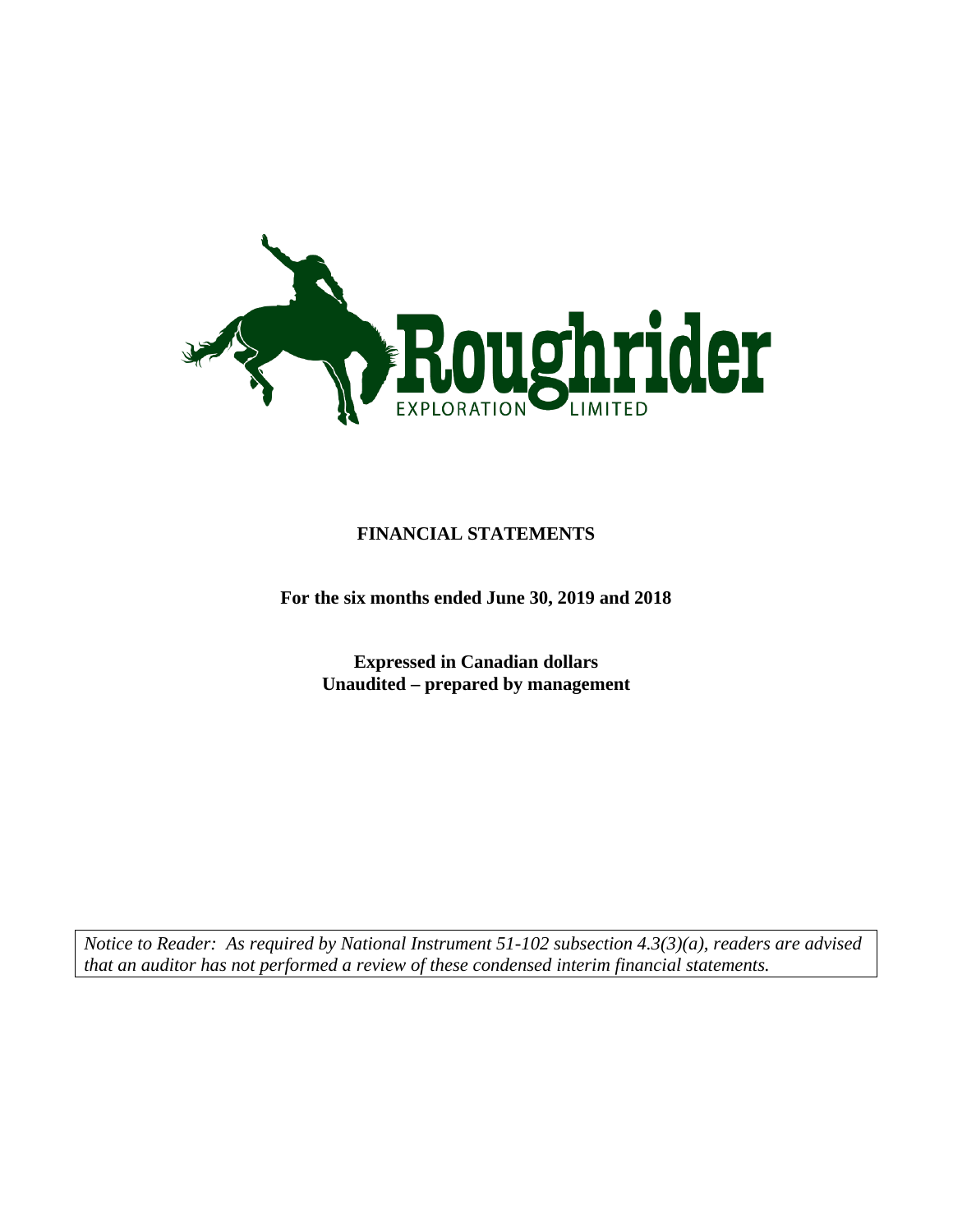**STATEMENTS OF FINANCIAL POSITION**

*Expressed in Canadian Dollars Unaudited – Prepared by Management* AS AT

|                                                             |               | June 30,<br>2019 |                           | December 31,<br>2018 |
|-------------------------------------------------------------|---------------|------------------|---------------------------|----------------------|
| <b>ASSETS</b>                                               |               |                  |                           |                      |
| <b>Current assets</b>                                       |               |                  |                           |                      |
| Cash                                                        | \$            | 159,724          | $\mathbb{S}$              | 187,337              |
| Receivables                                                 |               | 1,606            |                           | 11,139               |
| Prepaid expenses                                            |               | 2,600            |                           | 375                  |
|                                                             |               | 163,930          |                           | 198,851              |
| <b>Non-current assets</b>                                   |               |                  |                           |                      |
| Exploration property acquisition costs (Note 4)             |               | 6,189            |                           | 6,189                |
|                                                             |               |                  |                           |                      |
|                                                             | \$            | 170,119          | $\boldsymbol{\mathsf{S}}$ | 205,040              |
| <b>LIABILITIES AND SHAREHOLDERS' EQUITY</b>                 |               |                  |                           |                      |
| <b>Current liabilities</b>                                  |               |                  |                           |                      |
| Accounts payable and accrued liabilities (Note 7)           | $\frac{1}{2}$ | 245,995          | $\mathcal{S}$             | 157,225              |
|                                                             |               | 245,995          |                           | 157,225              |
|                                                             |               |                  |                           |                      |
| Shareholders' equity (deficiency)<br>Capital stock (Note 6) |               | 5,209,518        |                           | 5,209,518            |
| Other equity reserves                                       |               | 518,306          |                           | 518,306              |
| Deficit                                                     |               | (5,803,700)      |                           | (5,680,009)          |
|                                                             |               |                  |                           |                      |
|                                                             |               | (75, 876)        |                           | 47,815               |
|                                                             | \$            | 170,119          | $\boldsymbol{\mathsf{S}}$ | 205,040              |

Nature and continuance of operations (Note 1) Related party transactions (Note 8) Subsequent event (Note 12)

## **On behalf of the Board of Directors on August 29, 2019**

Director

*Signed "Scott Gibson" Signed "Alex Heath"*

**The accompanying notes are an integral part of these condensed interim financial statements.**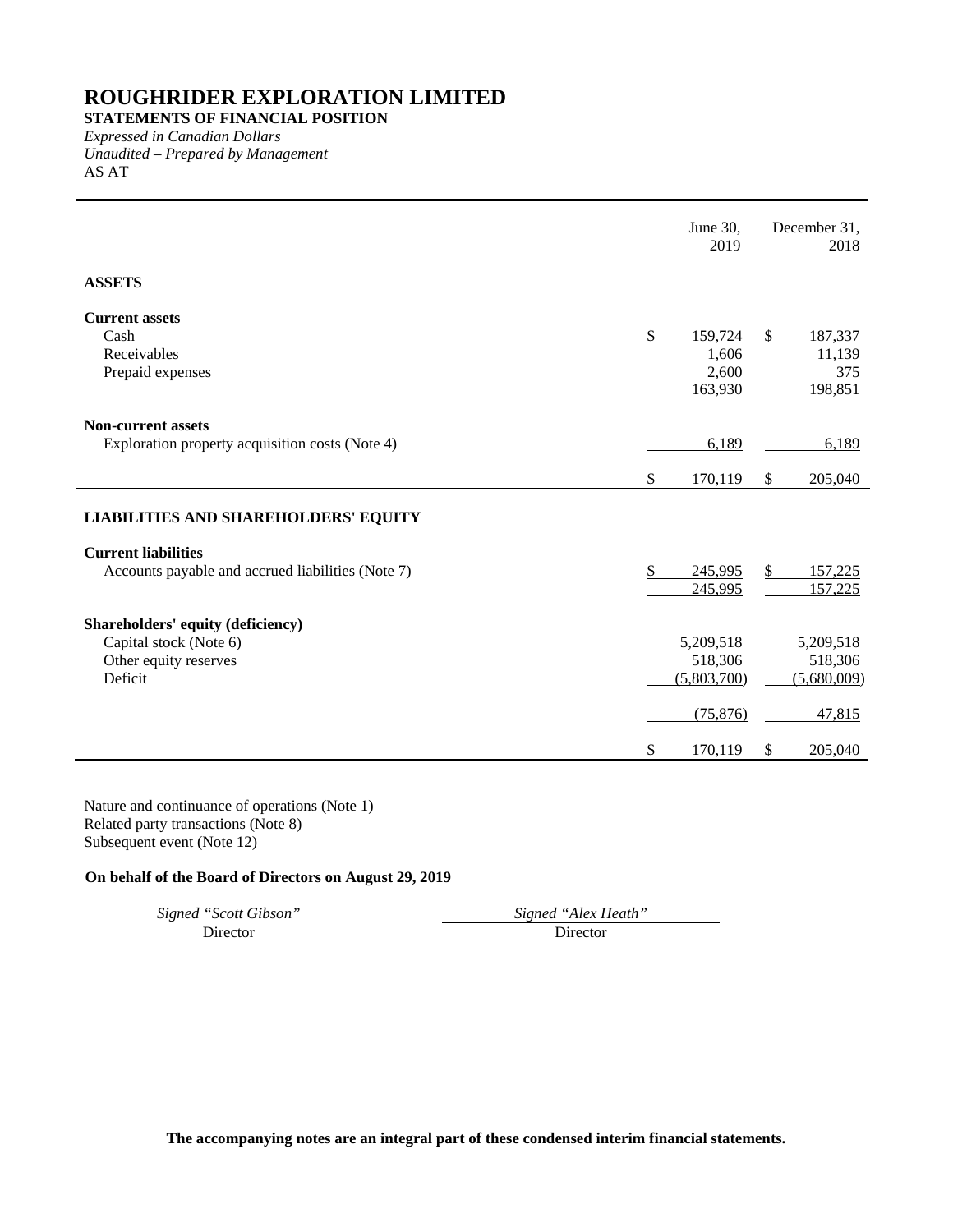**CONDENSED INTERIM STATEMENTS OF LOSS AND COMPREHENSIVE LOSS**

*Expressed in Canadian Dollars*

*Unaudited – Prepared by Management*

|                                                                                                                                                                                                                                                                   | June 30,<br>2019                               | For the<br>three months ended<br>June 30,<br>2018                     | June $30$ ,<br>2019                                        | For the<br>six months ended<br>June 30,<br>2018                                   |
|-------------------------------------------------------------------------------------------------------------------------------------------------------------------------------------------------------------------------------------------------------------------|------------------------------------------------|-----------------------------------------------------------------------|------------------------------------------------------------|-----------------------------------------------------------------------------------|
| <b>EXPENSES</b><br>Exploration expenses (Note 4 and 8)<br>Filing fees<br>Flow-through premium recovery (Note 5)<br>Marketing<br>Office expenses<br>Professional fees<br>Salaries and personnel costs<br>Write-off exploration property acquisition costs (Note 4) | \$<br>1,918<br>121<br>3,917<br>5,315<br>48,796 | \$<br>60,268<br>9,629<br>(10,045)<br>180<br>3,332<br>18,129<br>33,932 | <sup>\$</sup><br>4,187<br>326<br>7,110<br>12,892<br>99,176 | \$<br>66,475<br>12,093<br>(10, 413)<br>364<br>8,083<br>22,681<br>97,399<br>38,537 |
| Consulting revenue<br>Loss and comprehensive loss for the period                                                                                                                                                                                                  | \$ (60,067)<br>\$ (60,067)                     | \$<br>(115, 425)<br>14,286<br>(101, 139)<br>\$                        | \$(123,691)<br>\$(123,691)                                 | \$(235,219)<br>14,286<br>\$(220,933)                                              |
| Basic and diluted loss per common share<br>Weighted average number of common shares outstanding                                                                                                                                                                   | \$<br>(0.00)<br>13,806,551                     | \$<br>(0.01)<br>9,416,551                                             | $\mathbb{S}$<br>(0.01)<br>13,806,551                       | -S<br>(0.02)<br>9,416,551                                                         |

**The accompanying notes are an integral part of these condensed interim financial statements.**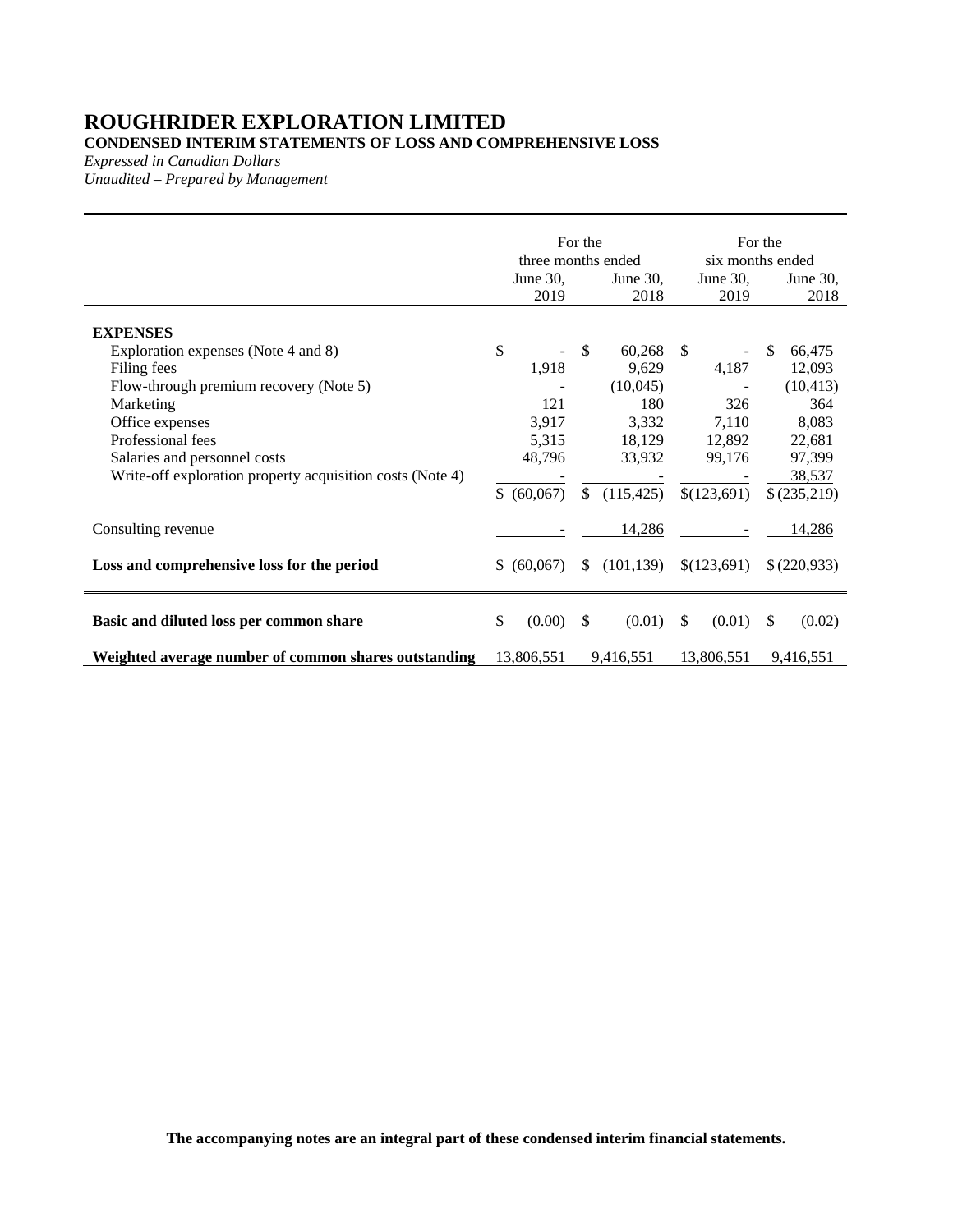## **CONDENSED INTERIM STATEMENT OF CHANGES IN SHAREHOLDERS' EQUITY (DEFICIENCY)**

*Expressed in Canadian Dollars*

*Unaudited – Prepared by Management*

|                                                                                                       | <b>Capital Stock</b>          |                                     |                                                  |                                     |                                                     |
|-------------------------------------------------------------------------------------------------------|-------------------------------|-------------------------------------|--------------------------------------------------|-------------------------------------|-----------------------------------------------------|
|                                                                                                       | Number of<br><b>Shares</b>    | Amount                              | <b>Other</b><br><b>Equity</b><br><b>Reserves</b> | <b>Deficit</b>                      | <b>Total</b><br><b>Equity</b>                       |
| <b>Balance, December 31, 2017</b>                                                                     | 9,416,551                     | \$4,792,713                         | \$518,306                                        | $$$ (3,944,926)                     | \$1,366,093                                         |
| Loss for the period<br><b>Balance, June 30, 2018</b>                                                  | 9,416,551                     | \$4,792,713                         | \$518,306                                        | (220.933)<br>$$$ (4,165,859)        | (220, 933)<br>\$1,145,160                           |
| Private placement<br>Share issuance costs<br>Loss for the period<br><b>Balance, December 31, 2018</b> | 4,390,000<br>--<br>13,806,551 | 439,000<br>(22, 195)<br>\$5,209,518 | --<br>$\qquad \qquad -$<br>\$518,306             | --<br>(1,514,150)<br>\$ (5,680,009) | 439,000<br>(22, 195)<br>(1,514,150)<br>\$<br>47,815 |
| Loss for the period<br><b>Balance, June 30, 2019</b>                                                  | 13,806,551                    | \$5,209,518                         | \$518,306                                        | (123.691)<br>\$ (5,803,700)         | (123, 691)<br>\$<br>(75, 876)                       |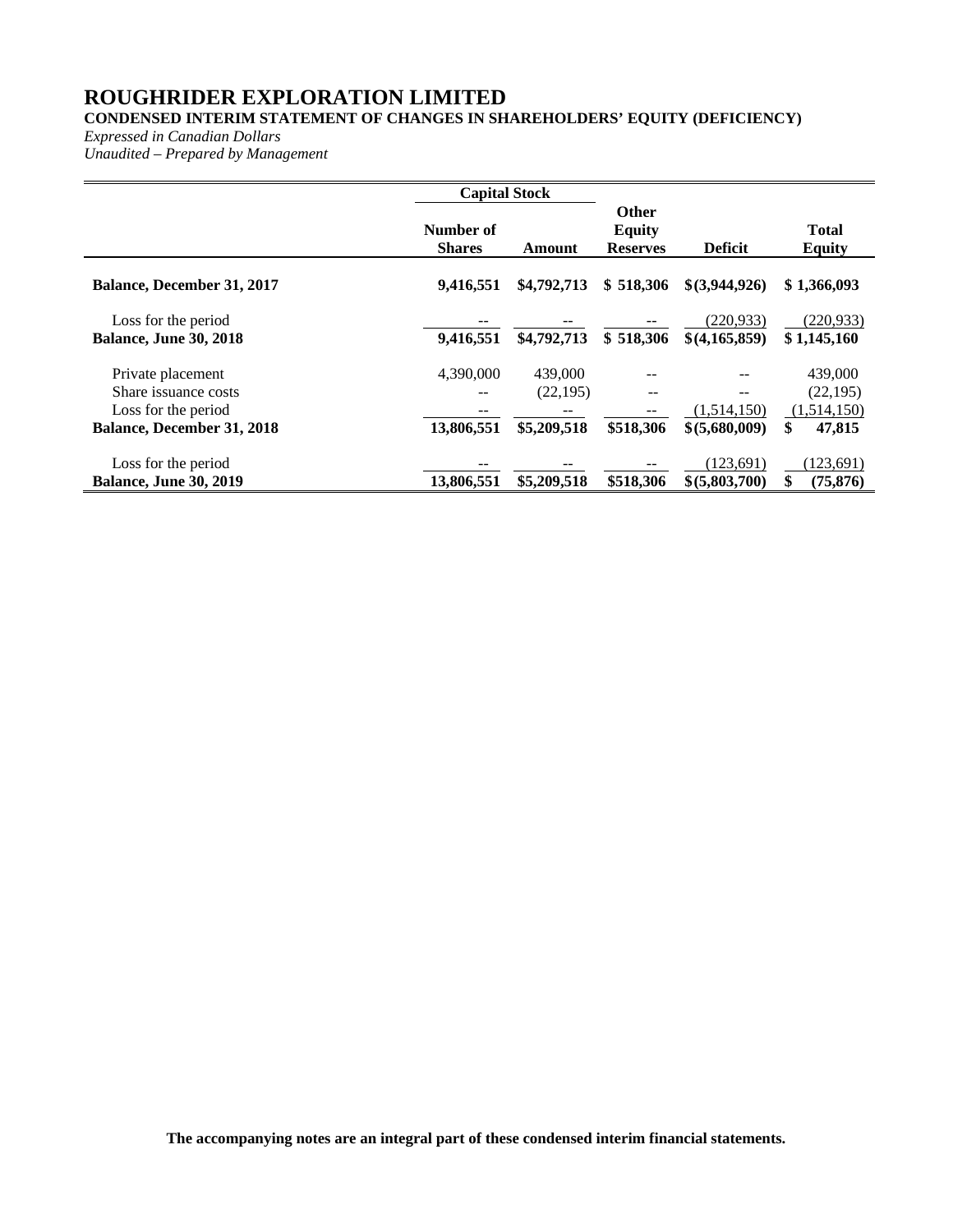## **CONDENSED INTERIM STATEMENTS OF CASH FLOWS**

*Expressed in Canadian Dollars Unaudited – Prepared by Management* FOR THE SIX MONTHS ENDED JUNE 30

|                                                    | 2019        | 2018        |
|----------------------------------------------------|-------------|-------------|
| <b>OPERATING ACTIVITIES</b>                        |             |             |
| Loss for the year                                  | \$(123,691) | \$(220,933) |
| Items not affecting cash:                          |             |             |
| Flow-through premium                               |             | (10, 413)   |
| Write off exploration property acquisition costs   |             | 38,537      |
| Changes in non-cash working capital items:         |             |             |
| Receivables                                        | 9,553       | 4,816       |
| Prepaid expenses                                   | (2,225)     | (135, 322)  |
| Accounts payable and accrued liabilities           | 88,770      | (4,681)     |
| Deferred revenue                                   |             | 85,714      |
| Net cash used in operating activities              | (27, 613)   | (242, 282)  |
| Decrease in cash for the period                    | (27, 613)   | (242, 282)  |
| Cash, beginning of period                          | 187,337     | 294,710     |
| Cash, end of period                                | \$159,724   | \$52,428    |
|                                                    |             |             |
| Cash paid during the period for interest and taxes | \$<br>850   | \$<br>1,394 |

There were no significant non-cash transactions during the six months ended June 30, 2019 and 2018.

**The accompanying notes are an integral part of these condensed interim financial statements.**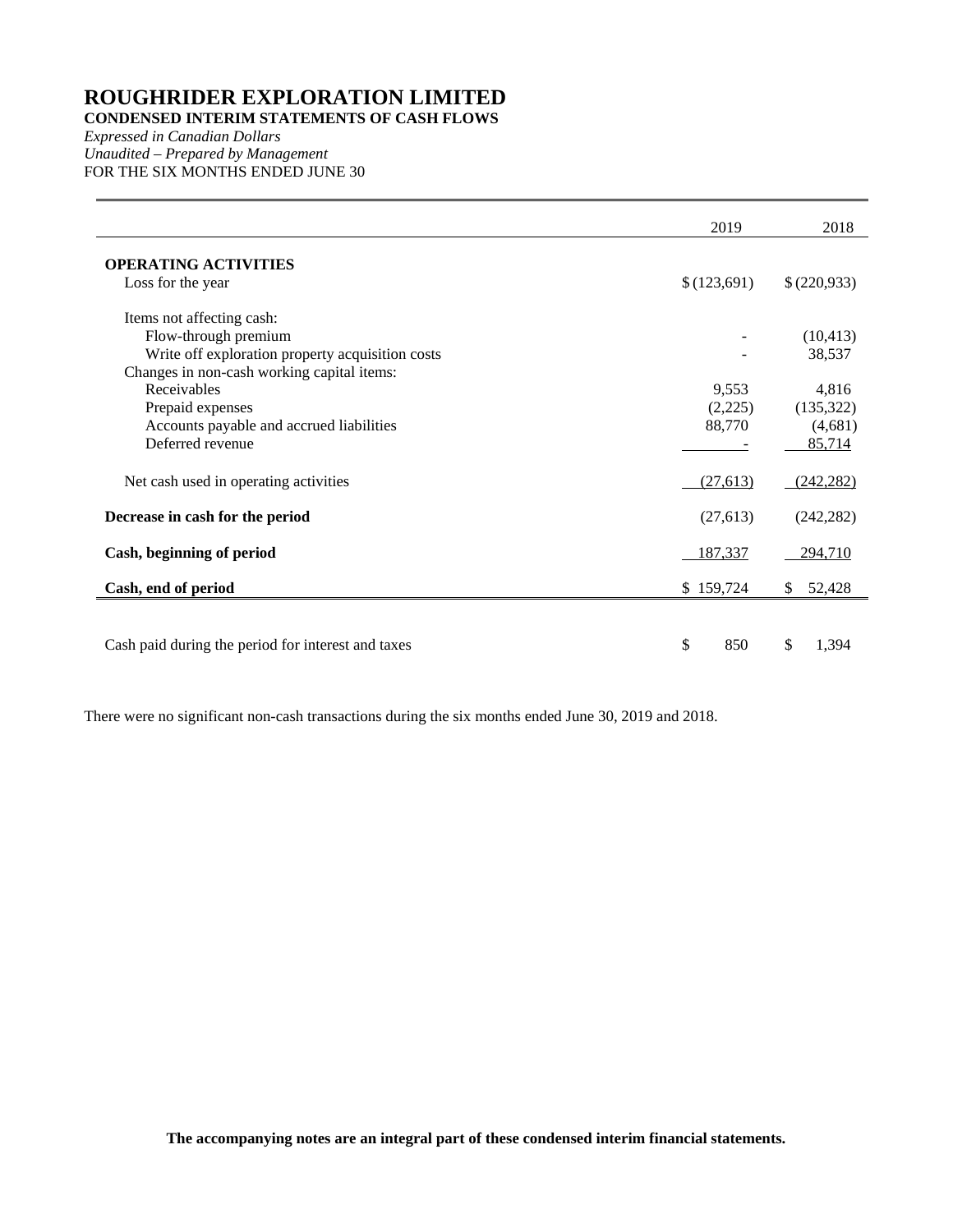NOTES TO THE CONDENSED INTERIM FINANCIAL STATEMENTS For the six months ended June 30, 2019 *Expressed in Canadian Dollars Unaudited – Prepared by Management*

## **1. NATURE AND CONTINUANCE OF OPERATIONS**

Roughrider Exploration Limited ("Roughrider" or the "Company") was incorporated on December 7, 2011 under the *British Columbia Business Corporations Act*. The Company is listed on the TSX Venture Exchange as a Tier 2 Mining Issuer. The principal business of the Company is the exploration and evaluation of mineral properties. The principal focus of the Company is exploring its portfolio of mineral properties, including the Genesis property, a uranium project located to the northeast of the Athabasca Basin in Saskatchewan, and the Silver Ace and Sterling properties in central British Columbia.

The address of the Company's head office is Suite 420 - 625 Howe Street, Vancouver, British Columbia, Canada, V6C 2T6. The address of the Company's registered office is 2500 - 700 West Georgia Street, Vancouver, British Columbia, Canada, V7Y 1B3.

Effective July 3, 2018, the Company consolidated its issued and outstanding common shares on the basis of one postconsolidation share for 5 pre-consolidation shares. Unless otherwise stated, all share and per share amounts have been restated retrospectively to reflect this share consolidation.

These financial statements have been prepared in accordance with International Financial Reporting Standards ("IFRS") with the assumption that the Company will be able to realize its assets and discharge its liabilities in the normal course of business rather than through a process of forced liquidation. The financial statements do not include adjustments to amounts and classifications of assets and liabilities that might be necessary should the Company be unable to continue operations.

The Company has no regular source of revenue, has an accumulated deficit of \$5,803,700 at June 30, 2019, and expects to incur further losses in order to explore its mineral properties. These factors cast significant doubt upon the Company's ability to continue as a going concern and, therefore suggest that the Company may be unable to realize its assets and discharge its liabilities in the normal course of business.

The Company's continuing operations are dependent upon its ability to obtain sufficient financing to explore the Genesis property, and upon the successful exploration and development or sale of the Company's exploration projects. Although the Company has been successful in obtaining financing to begin this process, there is no assurance that it will be able to obtain adequate financing in the future, or that such financing will be on terms that are advantageous to the Company.

## **2. BASIS OF PREPARATION**

These condensed interim financial statements, including comparatives, have been prepared using accounting policies consistent with IFRS applicable to the preparation of interim financial statements as issued by the International Accounting Standards Board ("IASB") including International Accounting Standard ("IAS") 34 Interim Financial Reporting, and are consistent with interpretations by the International Financial Reporting Interpretations Committee ("IFRIC") which were effective as of August 29, 2019, the date the Board of Directors authorized these financial statements for issuance.

The preparation of these condensed interim financial statements required management to make certain estimates, judgments and assumptions that affect the reported amounts of assets and liabilities at the date of the condensed interim financial statements. Actual results could differ from these estimates. Critical estimates and judgments are discussed more fully in the Company's audited financial statements for the year ended December 31, 2018.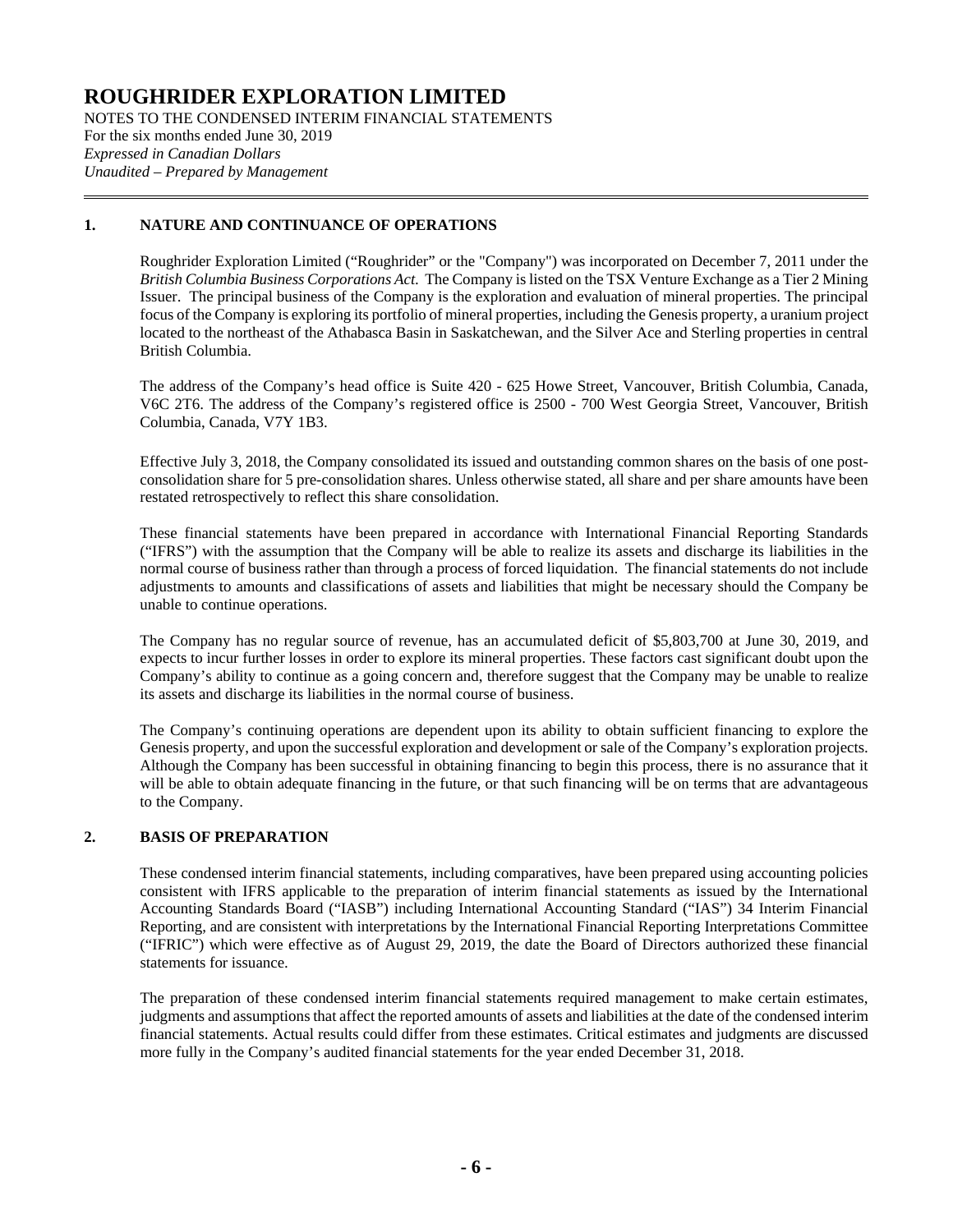NOTES TO THE CONDENSED INTERIM FINANCIAL STATEMENTS For the six months ended June 30, 2019 *Expressed in Canadian Dollars Unaudited – Prepared by Management*

## **3. SIGNIFICANT ACCOUNTING POLICIES**

#### **a. Basis of presentation**

These condensed interim financial statements are expressed in Canadian dollars, the Company's functional and presentation currency, the currency of the primary economic environment in which it operates. These condensed interim financial statements have been prepared on a historical cost basis, except for financial instruments classified as *financial instruments at fair value through profit and loss* and *financial instruments at fair value through other comprehensive income*, which are stated at their fair value. In addition, these condensed interim financial statements have been prepared using the accrual basis of accounting except for cash flow information.

## **b. New and revised standards and interpretations**

Accounting policies used in the preparation of these financial statements are consistent with those described in the Company's audited annual financial statements for the year ended December 31, 2018, except for the following change to IFRS, which were adopted as at January 1, 2019:

*IFRS 16, Leases:* This new standard eliminates the classification of leases as either operating leases or finance leases and introduces a single lessee accounting model which requires the lessee to recognize assets and liabilities for all leases with a term of longer than 12 months. The Company has no leases as at June 30, 2019, therefore the adoption of IFRS 16 did not have a material impact on the Company's condensed interim financial statements.

## **4. EXPLORATION PROPERTY**

## **a. Acquisition costs**

|                                                              | Genesis<br>property | <b>Iron Butte</b><br>property | Other<br>Canadian<br>properties | Total       |
|--------------------------------------------------------------|---------------------|-------------------------------|---------------------------------|-------------|
| Balance, December 31, 2017                                   | 1,333,612           | 38.537                        | 12.378                          | 1,384,527   |
| Write-off of acquisition costs<br>Balance, December 31, 2018 | 1,333,612)          | (38,537)                      | (6,189)                         | (1,378,338) |
| and June 30, 2019                                            | ۰.                  | $\overline{\phantom{a}}$      |                                 | 6.189       |

## *Genesis property*

On July 16, 2014, the Company entered into an option agreement, subsequently amended, with Kivalliq Energy Corp, ("Kivalliq") under which Roughrider may earn up to an 85% interest in Kivalliq's Genesis uranium project (the "Genesis property") located in the Athabasca Basin region of Canada.

Under the terms of the amended option agreement, the Company may earn an initial 50% interest by making cash payments, incurring expenditures, and issuing shares as follows: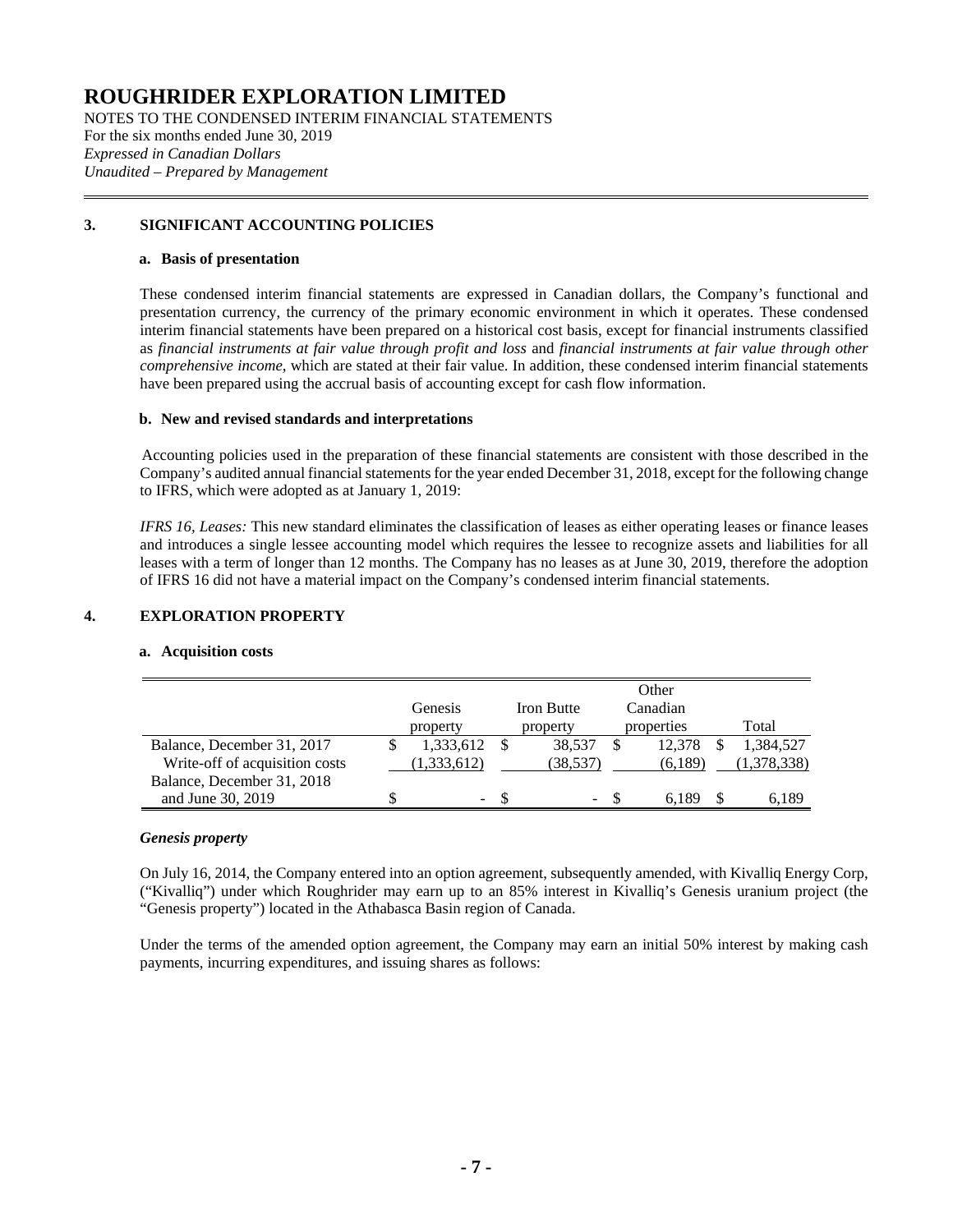NOTES TO THE CONDENSED INTERIM FINANCIAL STATEMENTS For the six months ended June 30, 2019 *Expressed in Canadian Dollars Unaudited – Prepared by Management*

## **4. EXPLORATION PROPERTY (CONTINUED)**

#### **a. Acquisition costs (continued)**

|                                        | Payments         | Expenditures       | Common shares   |
|----------------------------------------|------------------|--------------------|-----------------|
| On the effective date of the agreement | $$125,000^{(1)}$ | N/A                | $393,966^{(1)}$ |
| On or before December 31, 2014         | N/A              | $$1,000,000^{(1)}$ | N/A             |
| On signing of the amending agreement   | $$400,000^{(1)}$ | N/A                | N/A             |
| On or before August 31, 2016           | N/A              | N/A                | $393,966^{(1)}$ |
| On or before August 31, 2017           | $$175,000^{(2)}$ | \$1,100,000        | N/A             |
| Total                                  | \$700,000        | $$2,100,000^{(3)}$ | 787.932         |

(1) This amount has been paid, this expenditure incurred, or these shares issued as of December 31, 2016.

 $^{(2)}$  This amount was paid, at Roughrider's election, through the issuance of 500,000 shares with a fair value of \$137,500 on August 30, 2017, the date of issue.

 $^{(3)}$  As of December 31, 2018, the Company has incurred cumulative expenditures of \$2,149,419 including GST, as allowed under the amended option agreement.

As at December 31, 2018, all requirements above have been met and the Company has fulfilled the requirements to earn a 50% interest in the Genesis property.

Once the Company has earned an initial 50% in the Genesis property, the Company may acquire a further 35% interest (for an aggregate 85% interest) by making additional cash payments totaling \$700,000 (which may be paid either in cash or in shares, at the Company's election) and incurring additional expenditures of \$2,500,000.

During the year ended December 31, 2016, Roughrider acquired additional claims within the boundary of the Genesis project for the issuance of 15,000 common shares, valued at \$9,000, and the creation of a 2% net smelter returns royalty ("NSR") on production from the area covered by the licenses. The NSR may be reduced to 1% by the payment of \$500,000 within six months of publishing a feasibility study incorporating the area covered by the licences.

During the year ended December 31, 2018, the Company determined that it would not be advancing the Genesis project at this time. Accordingly, the Company wrote off acquisition costs of \$1,333,612 as at December 31, 2018.

## *Iron Butte property*

On June 21, 2017, the Company entered into an option agreement under which Roughrider may earn a 100% interest in certain mining claims comprising the Iron Butte oxide gold-silver project in Lander County, Nevada (the "Iron Butte property").

Under the terms of the option agreement, the Company could earn a 100% interest by making certain cash payments and issuing shares. During the year ended December 31, 2018, the Company terminated the Iron Butte option agreement. Accordingly, the Company wrote off \$38,537 in related acquisition costs as at December 31, 2018.

## *Silver Ace property*

On November 16, 2017, the Company acquired, by staking, the Silver Ace property, located near Houston, BC, at a cost of \$6,189. During the year ended December 31, 2018, the Company did not renew the Silver Ace claims; accordingly, the Company wrote off \$6,189 in related acquisition costs as at December 31, 2018.

## *Sterling property*

On November 22, 2017, the Company acquired, by staking, the Sterling property, located near Houston, BC, at a cost of \$6,189.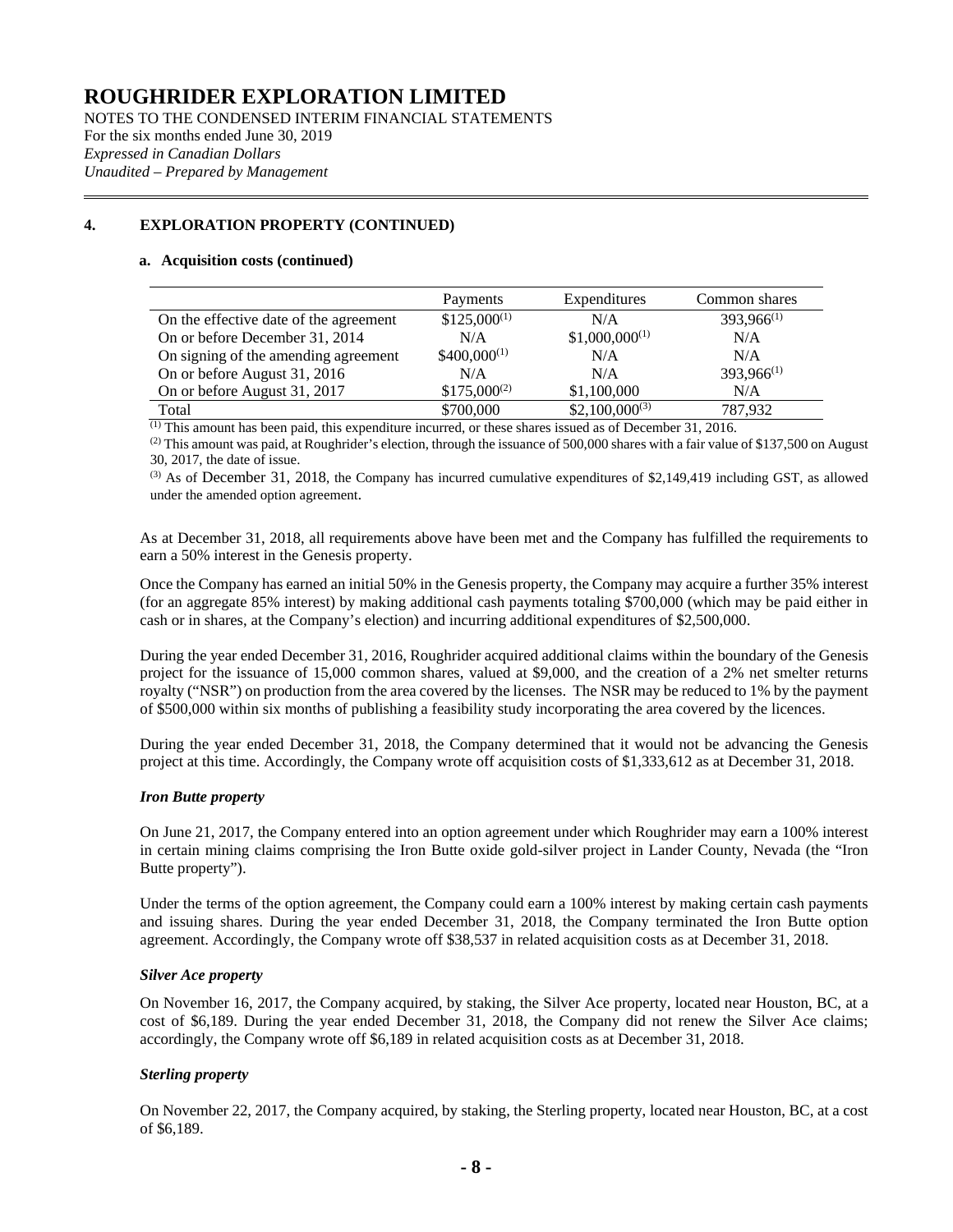NOTES TO THE CONDENSED INTERIM FINANCIAL STATEMENTS For the six months ended June 30, 2019 *Expressed in Canadian Dollars Unaudited – Prepared by Management*

## **4. EXPLORATION PROPERTY (CONTINUED)**

#### **a. Acquisition costs (continued)**

#### *Brownell Lake property*

On June 6, 2018, the Company entered into an option agreement under which Roughrider may earn up to an 80% interest in the Brownell Lake base metals project near La Ronge, Saskatchewan (the "Brownell Lake property").

Under the terms of the option agreement, the Company can earn an initial 60% interest by making cash payments and incurring exploration expenditures as follows:

|                                | Payments  | Expenditures |
|--------------------------------|-----------|--------------|
| On or before December 31, 2018 | N/A       | \$100,000*   |
| On or before June 30, 2019     | \$25,000  | N/A          |
| On or before December 31, 2019 | N/A       | \$300,000    |
| On or before June 30, 2020     | \$50,000  | N/A          |
| On or before December 31, 2020 | N/A       | \$600,000    |
| On or before June 30, 2021     | \$125,000 | N/A          |
| On or before December 31, 2021 | N/A       | \$2,000,000  |
| On or before June 30, 2022     | \$300,000 | N/A          |
| Total                          | \$500,000 | \$3,000,000  |

\* incurred as at December 31, 2018

The Company can earn an additional 20% interest (total 80% interest) by making additional cash payments of \$2,000,000 (total \$2,500,000) and exploration expenditures of \$4,000,000 (total \$7,000,000) within two years of the date of election to exercise the initial option. The Brownell Lake property is subject to a 2% NSR.

On March 1, 2019, the Company terminated the Brownell Lake property option agreement.

## *Olsen property*

On June 6, 2018, the Company entered into an option agreement under which the Company may earn up to an 80% interest in the Olsen gold project near La Ronge, Saskatchewan (the "Olsen property").

Under the terms of the option agreement, the Company can earn an initial 60% interest by making cash payments and incurring exploration expenditures as follows:

|                                | Payments  | Expenditures |
|--------------------------------|-----------|--------------|
| On or before December 31, 2018 | N/A       | \$100,000*   |
| On or before June 30, 2019     | \$25,000  | N/A          |
| On or before December 31, 2019 | N/A       | \$300,000    |
| On or before June 30, 2020     | \$50,000  | N/A          |
| On or before December 31, 2020 | N/A       | \$600,000    |
| On or before June 30, 2021     | \$125,000 | N/A          |
| On or before December 31, 2021 | N/A       | \$2,000,000  |
| On or before June 30, 2022     | \$300,000 | N/A          |
| Total                          | \$500,000 | \$3,000,000  |

\* incurred as at December 31, 2018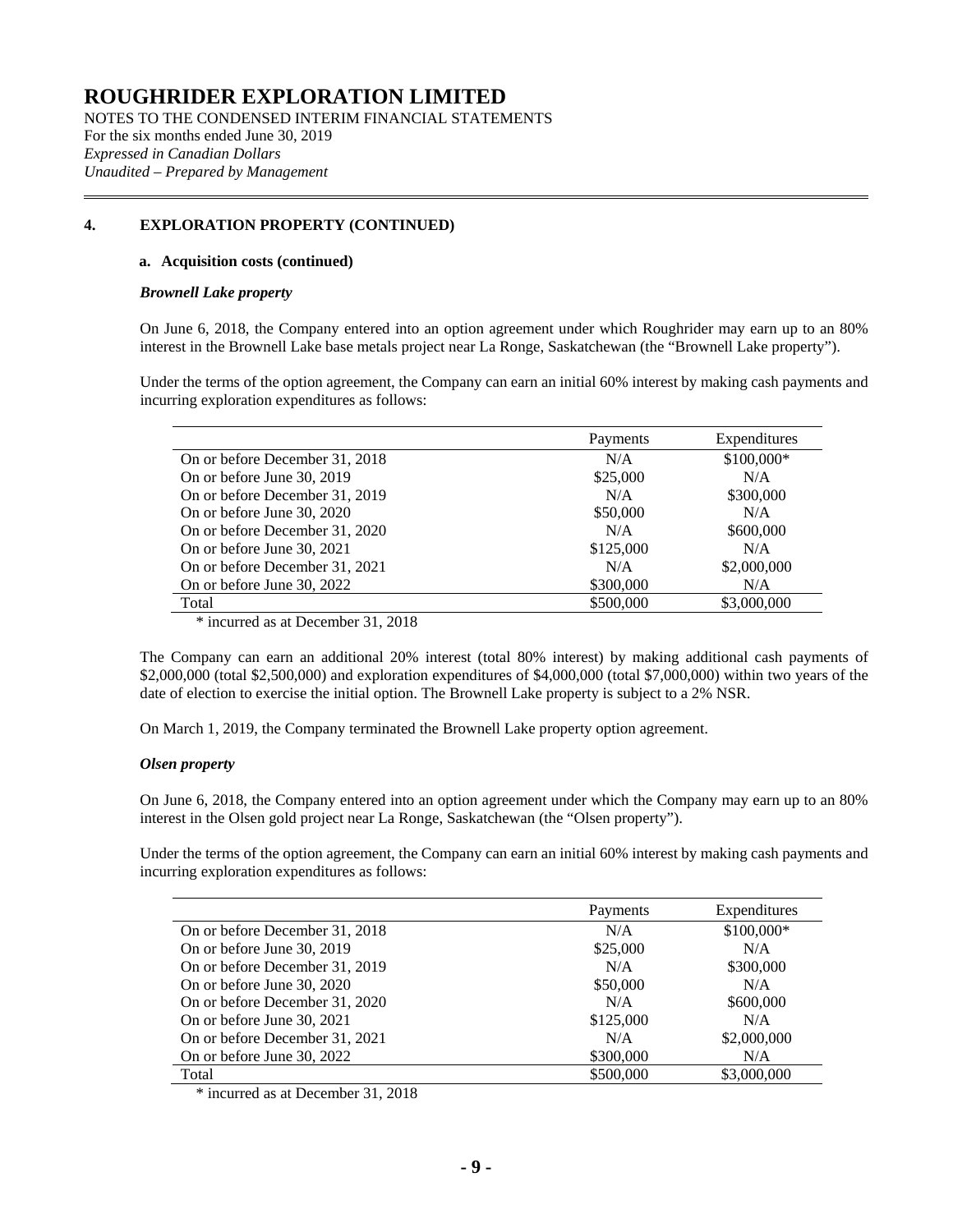NOTES TO THE CONDENSED INTERIM FINANCIAL STATEMENTS For the six months ended June 30, 2019 *Expressed in Canadian Dollars Unaudited – Prepared by Management*

## **4. EXPLORATION PROPERTY (CONTINUED)**

#### **a. Acquisition costs (continued)**

#### *Olsen property (continued)*

The Company can earn an additional 20% interest (total 80% interest) by making additional cash payments of \$2,000,000 (total \$2,500,000) and incurring exploration expenditures of \$4,000,000 (total \$7,000,000) within two years of the date of election to exercise the initial option. The Olsen property is subject to a 2% NSR.

On March 1, 2019, the Company terminated the Olsen property option agreement.

#### **b. Exploration expenses**

The Company incurred the following exploration expenditures during the six months ended June 30, 2019 and 2018:

|                              | 2019                     | 2018   |
|------------------------------|--------------------------|--------|
| Field equipment and supplies | $\overline{\phantom{m}}$ | 8,872  |
| Geological consulting        | --                       | 40,360 |
| Geophysical survey (ground)  | $- -$                    | 2,208  |
| Helicopter                   | $-$                      | 12,328 |
| Travel                       | $- -$                    | 2,707  |
| Total                        | $\overline{\phantom{m}}$ | 66.475 |

## **5. FLOW-THROUGH PREMIUM LIABILITY**

On December 21, 2017, the Company completed a flow-through private placement of 666,600 flow-through units at a price of \$0.30 per flow-through unit for gross proceeds of \$199,980. Each flow-through unit consisted of one flowthrough share and one-half of one share purchase warrant, each warrant exercisable into one non-flow-through common share at a price of \$0.50 per share. A \$33,330 flow-through share premium liability was recorded pursuant to this financing. Upon incurring qualifying expenditures of \$2,089 for the year ended December 31, 2017, the flowthrough share premium liability was partially extinguished, and a recovery of this liability was recorded in profit and loss, in the amount of \$348. Additional qualifying expenditures of \$200,291 were incurred for the year ended December 31, 2018 and a recovery of the flow-through share premium liability was fully extinguished in the amount of \$32,982.

## **6. CAPITAL STOCK**

#### **Authorized**

Unlimited common shares with no par value and unlimited preferred shares with no par value.

Effective July 3, 2018, the Company consolidated its issued and outstanding common shares on a basis of one postconsolidation share for 5 pre-consolidation shares. Unless otherwise stated, all share and per share amounts have been restated respectively to reflect this share consolidation.

#### **Issuances**

## *2019 transactions*

There were no share capital transactions during the period ended June 30, 2019.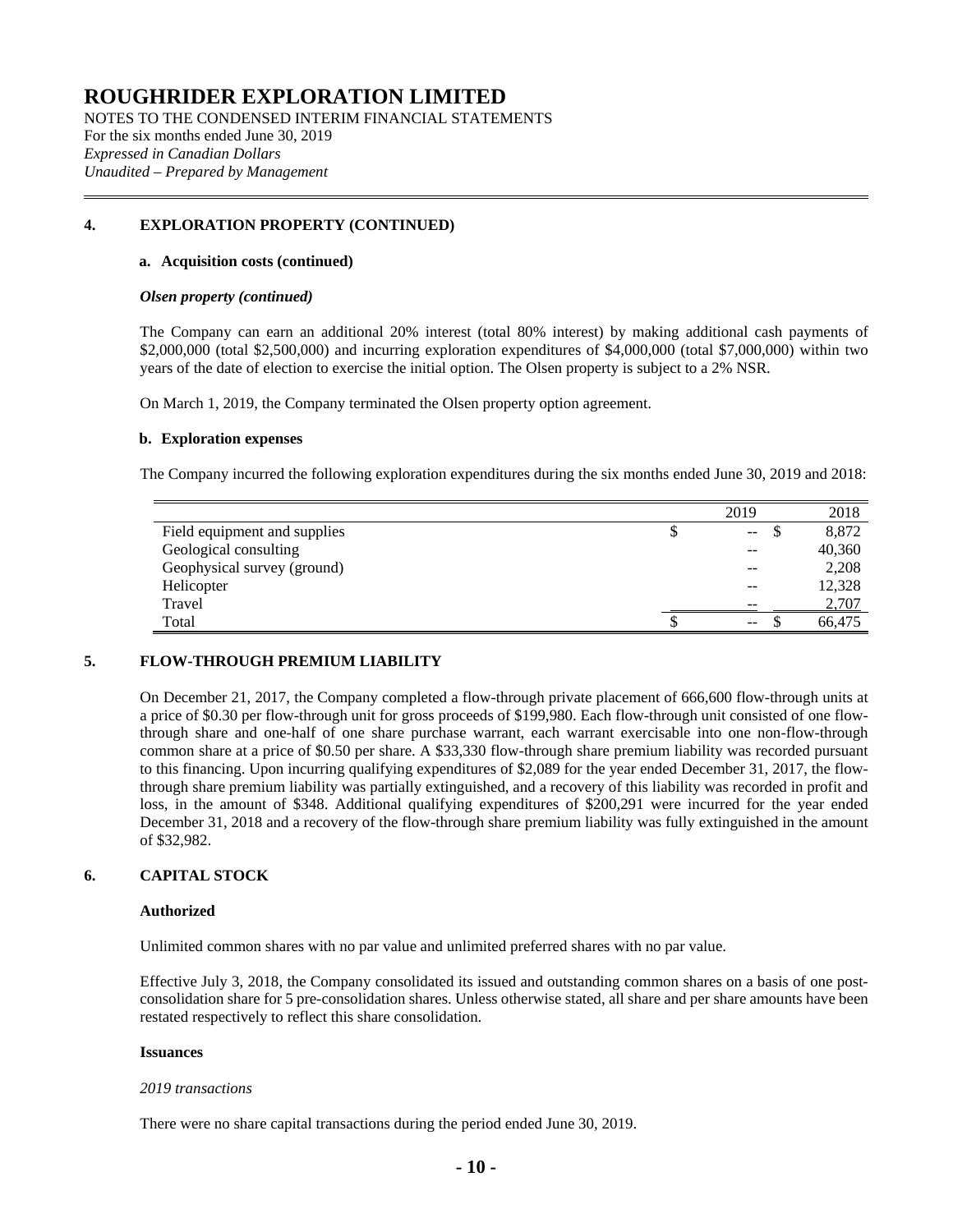NOTES TO THE CONDENSED INTERIM FINANCIAL STATEMENTS For the six months ended June 30, 2019 *Expressed in Canadian Dollars Unaudited – Prepared by Management*

## **6. CAPITAL STOCK (CONTINUED)**

#### **Issuances (continued)**

#### *2018 transactions*

On September 18, 2018, the Company closed a non-brokered private placement financing and issued 4,390,000 shares for proceeds of \$439,000. The Company paid aggregate cash finders' fees of \$19,250 and incurred additional filing fees of \$2,945 in connection with this financing.

#### **Stock options**

The Company has established a share purchase option plan whereby the Board of Directors may grant options to directors, officers, employees or consultants.

The Company has been authorized by its shareholders to grant stock options numbering up to ten percent (10%) of the number of common shares issued and outstanding. Under the plan, the exercise price of each option shall be determined by the directors but will in no event be less than the discount market price for the common shares. Stock options granted are subject to a maximum term of 10 years and vest at the discretion of the Board of Directors. Options granted to consultants performing investor relations activities shall vest over a minimum of 12 months with no more than one quarter of such options vesting in any 3-month period.

Details of stock option activity are as follows:

|                              | Number of options | Weighted average<br>exercise price |
|------------------------------|-------------------|------------------------------------|
| Outstanding, December 31,    |                   |                                    |
| 2017, 2018 and June 30, 2019 | 480.000           | \$1.00                             |

The following table summarizes information about stock options outstanding and exercisable to directors, officers, employees and consultants as at June 30, 2019:

| Grant date    | Expiry date                                 | Exercise<br>price | Number of options<br>outstanding and<br>exercisable | Remaining<br>contractual life |
|---------------|---------------------------------------------|-------------------|-----------------------------------------------------|-------------------------------|
| Aug. 7, 2014  | Aug. 7, 2019                                | \$1.10            | 390,000                                             | $0.10$ years                  |
| Feb. 1, 2016  | Feb. 1, 2021                                | \$0.60            | 50,000                                              | $1.59$ years                  |
| Dec. 20, 2016 | Dec. 20, 2021                               | \$0.35            | 40,000                                              | 2.48 years                    |
|               | Weighted average remaining contractual life |                   |                                                     | $0.71$ years                  |

#### **Warrants**

Details of warrant activity are as follows:

|                                | Number of warrants | Weighted average<br>exercise price |
|--------------------------------|--------------------|------------------------------------|
| Outstanding, December 31, 2017 | 1,276,777          | \$0.50                             |
| Expired                        | (774, 715)         | \$0.53                             |
| Outstanding, December 31, 2018 |                    |                                    |
| and June 30, 2019              | 502,062            | \$0.50                             |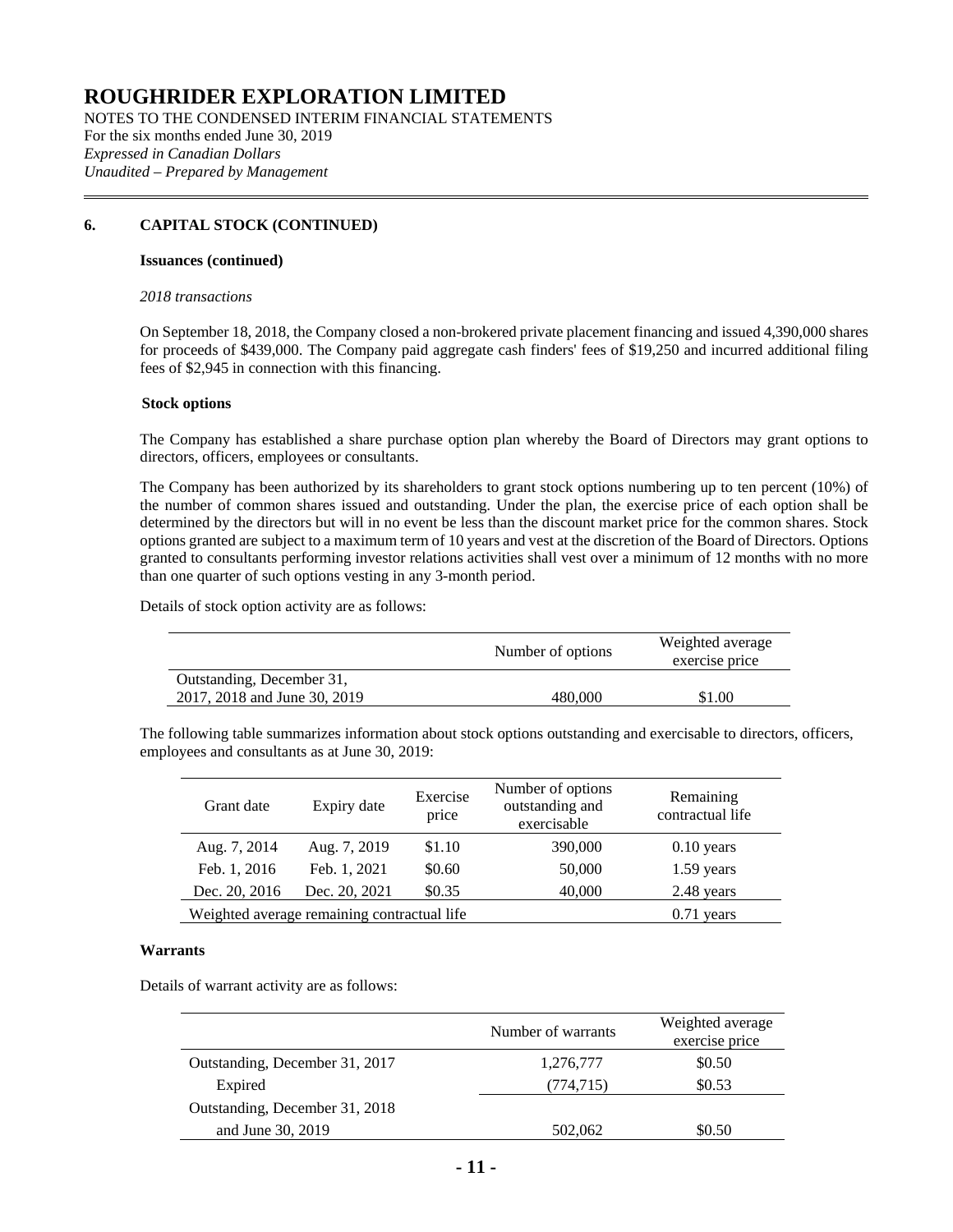NOTES TO THE CONDENSED INTERIM FINANCIAL STATEMENTS For the six months ended June 30, 2019 *Expressed in Canadian Dollars Unaudited – Prepared by Management*

## **6. CAPITAL STOCK (CONTINUED)**

#### **Warrants (continued)**

As at June 30, 2019, the outstanding stock purchase warrants were as follows:

| Expiry date                                  | Exercise price | Number of warrants | Remaining<br>contractual life |
|----------------------------------------------|----------------|--------------------|-------------------------------|
| December 21, 2019                            | \$0.50         | $502,062^{(1)}$    | $0.48$ years                  |
| Weighted average remaining contractual life: |                |                    | $0.48$ years                  |
| $(1)$ 48,762 of which are finder's warrants  |                |                    |                               |

**7. CRITICAL ACCOUNTING ESTIMATES AND JUDGMENTS**

The preparation of financial statements requires management to use judgement in making estimates and assumptions that affect the application of accounting policies and the reported amounts of assets, liabilities, income and expenses. Management has made judgements in a number of areas in preparing these financial statements. Those judgements that have the most significant effect on the amounts recognised in the financial statements are the determination whether the entity remains a going concern, and the assessment of impairment indicators for the Company's exploration property acquisition costs. Areas of critical accounting estimates include share-based payments and warrants and deferred tax assets.

#### **Critical judgements**

#### **a. Going concern**

These statements have been prepared on the assumption that the Company is able to continue as a going concern. Additional information relating to the going concern assumption is disclosed in Note 1.

## **b. Impairment of exploration property acquisition costs**

Management's judgement is that there were no significant indicators of impairment of certain exploration property acquisition costs. Ownership in exploration properties involves certain inherent risks due to the difficulties of determining and obtaining clear title to claims as well as the potential for problems arising from the frequently ambiguous conveyance history characteristics of many exploration properties. Also, the Company must periodically apply to the relevant government entities for exploration-licence renewals, extensions and conversions and is subject to those entities' decisions. The Company has investigated ownership of its exploration properties and in management's judgement, ownership of its remaining exploration property interest is in good standing at June 30, 2019.

#### **Key sources of estimation uncertainty**

#### **a. Share-based payments and warrants**

Determining the fair value of options and warrants requires the exercise of judgement related to the choice of a pricing model, the estimation of stock price volatility, the expected forfeiture rate and the expected term of the underlying instruments. Option and warrant pricing models require the input of highly subjective assumptions including the expected price volatility and expected life. Changes in the subjective input assumptions can materially affect the fair value estimate, and therefore the existing models do not necessarily provide a reliable single measure of the fair value of the Company's options or warrants at the date of grant. Any changes in the estimates or inputs utilized to determine fair value could result in a significant impact on the Company's future operating results or on other components of equity. Refer to Note 6 for a summary of assumptions used.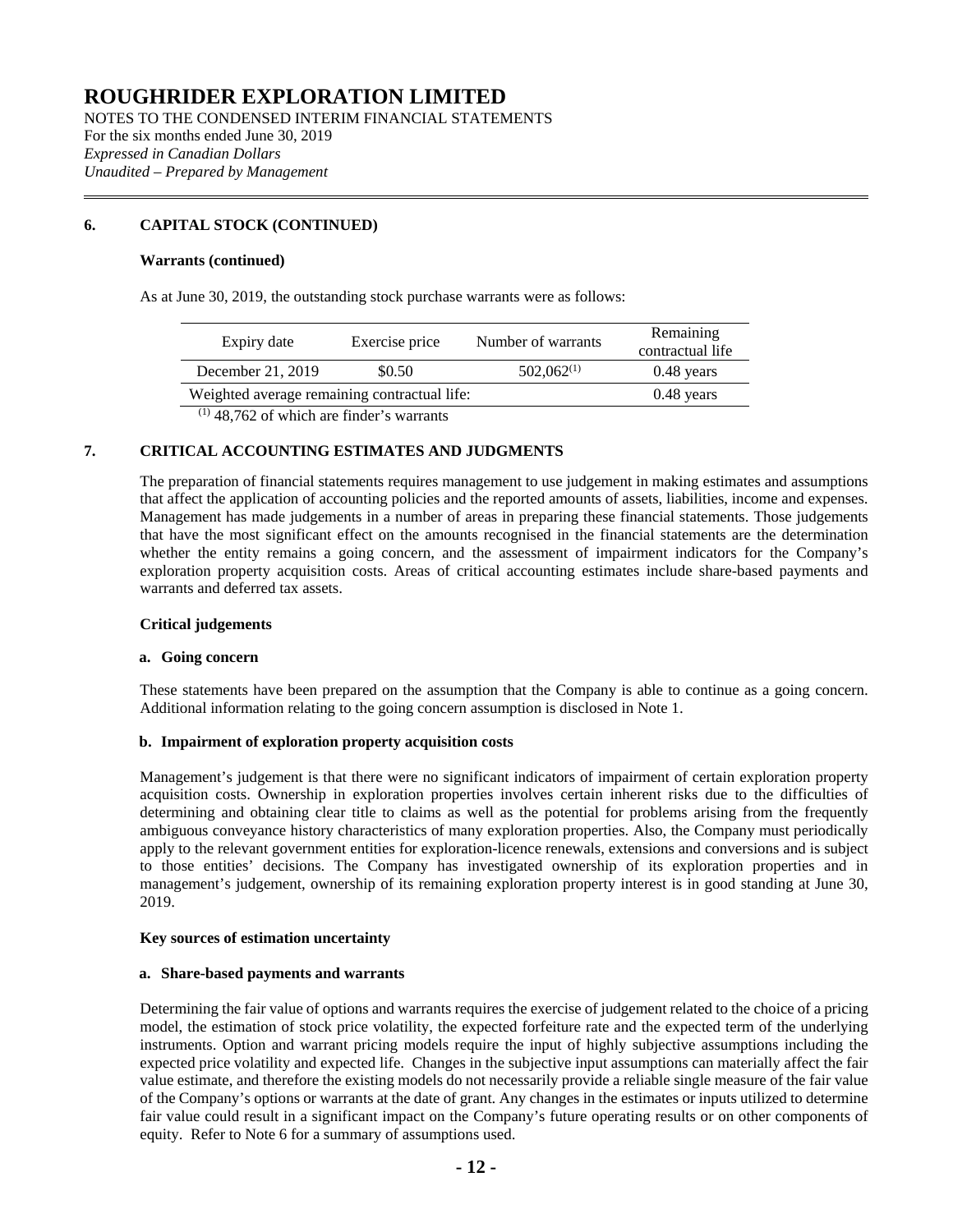NOTES TO THE CONDENSED INTERIM FINANCIAL STATEMENTS For the six months ended June 30, 2019 *Expressed in Canadian Dollars Unaudited – Prepared by Management*

## **7. CRITICAL ACCOUNTING ESTIMATES AND JUDGMENTS (CONTINUED)**

#### **Key sources of estimation uncertainty (continued)**

#### **b. Deferred tax assets**

The estimation of income taxes includes evaluating the recoverability of deferred tax assets based on an assessment of the Company's ability to utilize the underlying future tax deductions against future taxable income prior to expiry of those deductions. Management assesses whether it is probable that some or all of the deferred income tax assets will not be realized. The ultimate realization of deferred tax assets is dependent upon the generation of future taxable income. To the extent that management's assessment of the Company's ability to utilize future tax deductions changes, the Company would be required to recognize more or fewer deferred tax assets, and future income tax provisions or recoveries could be affected. Actual results may differ from the estimates made. Judgements and estimates, and their underlying assumptions, are reviewed on an ongoing basis. Revisions to accounting estimates or judgements are recognized in the period in which the estimates are revised and in any future periods affected.

## **8. RELATED PARTY TRANSACTIONS**

Related parties and related party transactions impacting the accompanying financial statements are summarized below and include transactions with the following individuals or entities:

#### **Key management personnel**

Key management personnel are those persons that have the authority and responsibility for planning, directing and controlling the activities of the Company, directly or indirectly. Key management includes executive and nonexecutive members of the Company's Board of Directors, the CEO, CFO, and a vice president.

During the six months ended June 30, 2019, the CEO and a vice president of the Company were paid compensation of \$77,500 (2018 - \$77,500) which is included in salaries, marketing and exploration expenses; non-executive members of the Company's Board of Directors received no cash compensation or stock options.

## **Other related parties**

During the six months ended June 30, 2019:

- a) Legal services valued at \$3,338 (2018 \$8,645) were provided by a law firm for which one of the directors of the Company is a partner; and
- b) The Company paid \$2,723 (2018 \$1,104) for administrative services and \$6,000 (2018 \$6,000) for rent expense to a company owned by a director and officer of the Company.

As at June 30, 2019, the Company owed \$130,122 (December 31, 2018 – \$46,948) to related parties, which is included in accounts payable and accrued liabilities.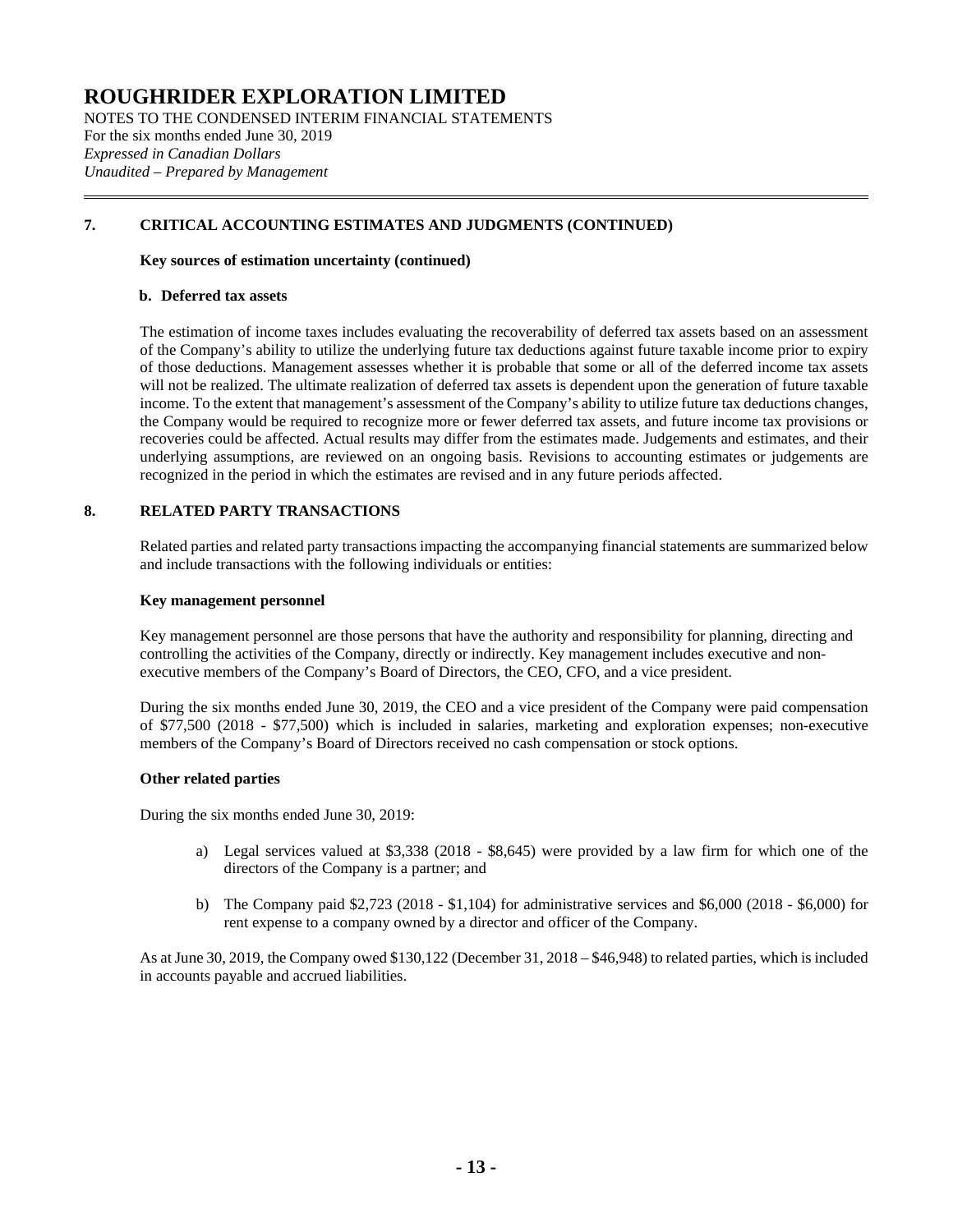NOTES TO THE CONDENSED INTERIM FINANCIAL STATEMENTS For the six months ended June 30, 2019 *Expressed in Canadian Dollars Unaudited – Prepared by Management*

## **9. CAPITAL DISCLOSURES**

The Company manages its common shares, options and warrants as capital, each components of shareholders' equity. As at June 30, 2019, the Company's shareholders' deficiency was \$75,876. As the Company is an exploration-stage mining company, its principal source of funds is from the issuance of common shares (See Note 1). When managing the capital structure, the Company's competing objectives are to minimize the number of shares issued and to raise sufficient capital to both safeguard its ability to continue as a going concern, and to execute near-term exploration objectives. The Company has not established any quantitative capital management criteria as the competing objectives require subjective analysis.

There were no changes to the Company's approach to capital management during the six months ended June 30, 2019. The Company is not subject to any externally imposed capital requirements.

## **10. FINANCIAL INSTRUMENTS AND RISK MANAGEMENT**

#### **Financial instruments**

Cash, receivables and accounts payable and accrued liabilities are carried at amortized cost. The Company considers that the carrying amount of these financial assets and liabilities measured at amortized cost to approximate their fair value due to the short-term nature of the financial instruments. Cash is measured using level one of the fair value hierarchy.

Fair value estimates of financial instruments are made at a specific point in time, based on relevant information about financial markets and specific financial instruments. As these estimates are subjective in nature, involving uncertainties and matters of significant judgment, they cannot be determined with precision. Changes in assumptions can significantly affect estimated fair values.

## **Financial risk factors**

The Company's risk exposures and the impact on the Company's financial statements are summarized below.

## *Credit risk*

Financial instruments that potentially subject the Company to a significant concentration of credit risk consist primarily of cash and receivables. The Company limits its exposure to credit loss by placing its cash with a major Canadian bank. The Company's only significant receivable at June 30, 2019 relates to a sales tax refund from the Government of Canada, who is not considered a default risk.

## *Liquidity risk*

Liquidity risk is the risk that the Company cannot meet its financial obligations associated with financial liabilities in full. The Company is exposed to liquidity risk and manages it through the management of its capital structure, as outlined below. All of the Company's current financial liabilities are anticipated to mature within the next fiscal period. The Company intends to settle these with funds from its positive working capital position.

## *Market risk*

Market risk is the risk of loss that may arise from changes in market factors such as interest rates, commodity prices, equity prices, and foreign currency fluctuations.